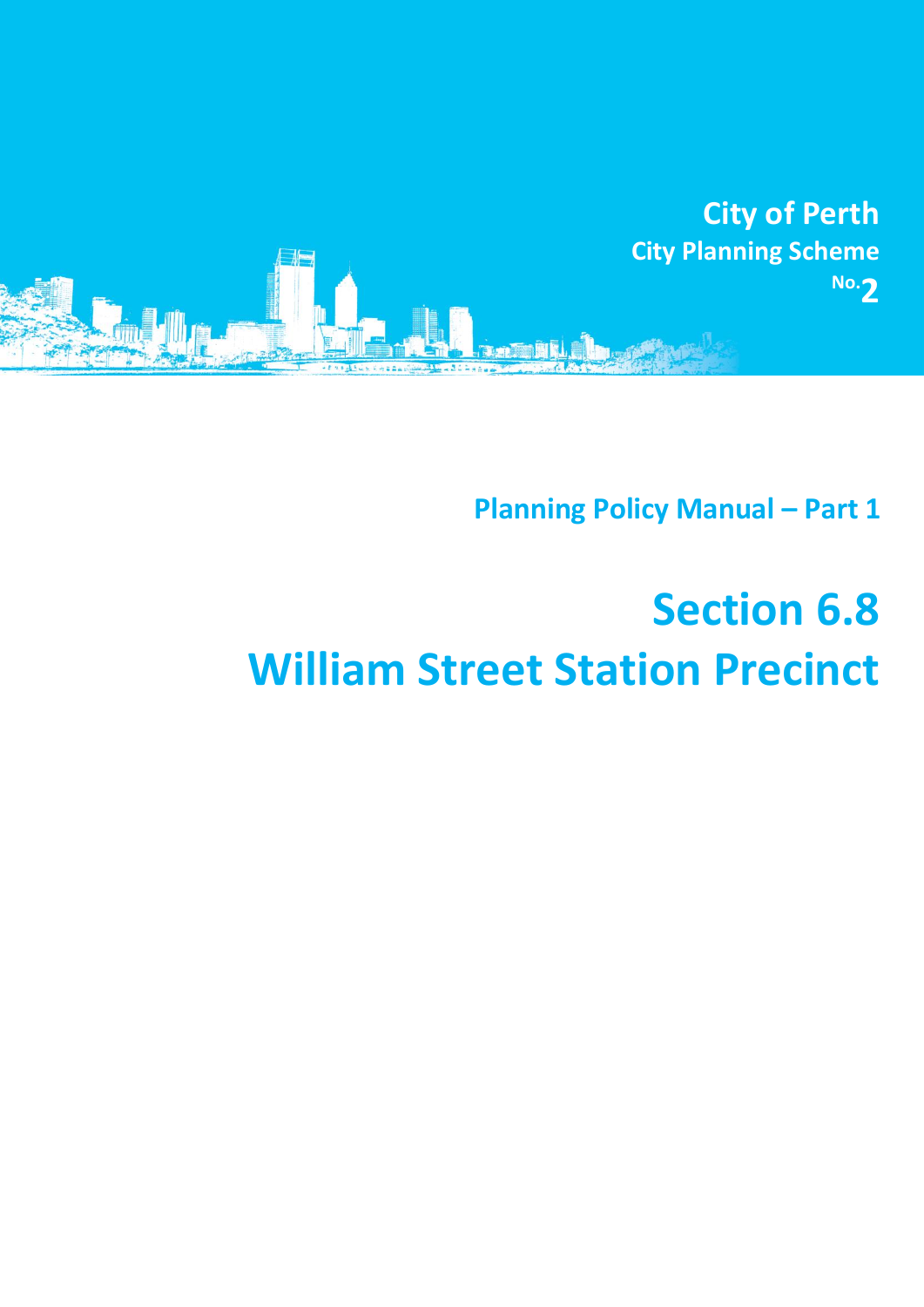| <b>Version#</b> | <b>Decision Reference</b> | Synopsis |
|-----------------|---------------------------|----------|
| $\mathbf{1}$    | 24 April 2007             | Adopted  |
| $\overline{2}$  | 11 April 2017             | Amended  |
|                 |                           |          |
|                 |                           |          |
|                 |                           |          |
|                 |                           |          |
|                 |                           |          |
|                 |                           |          |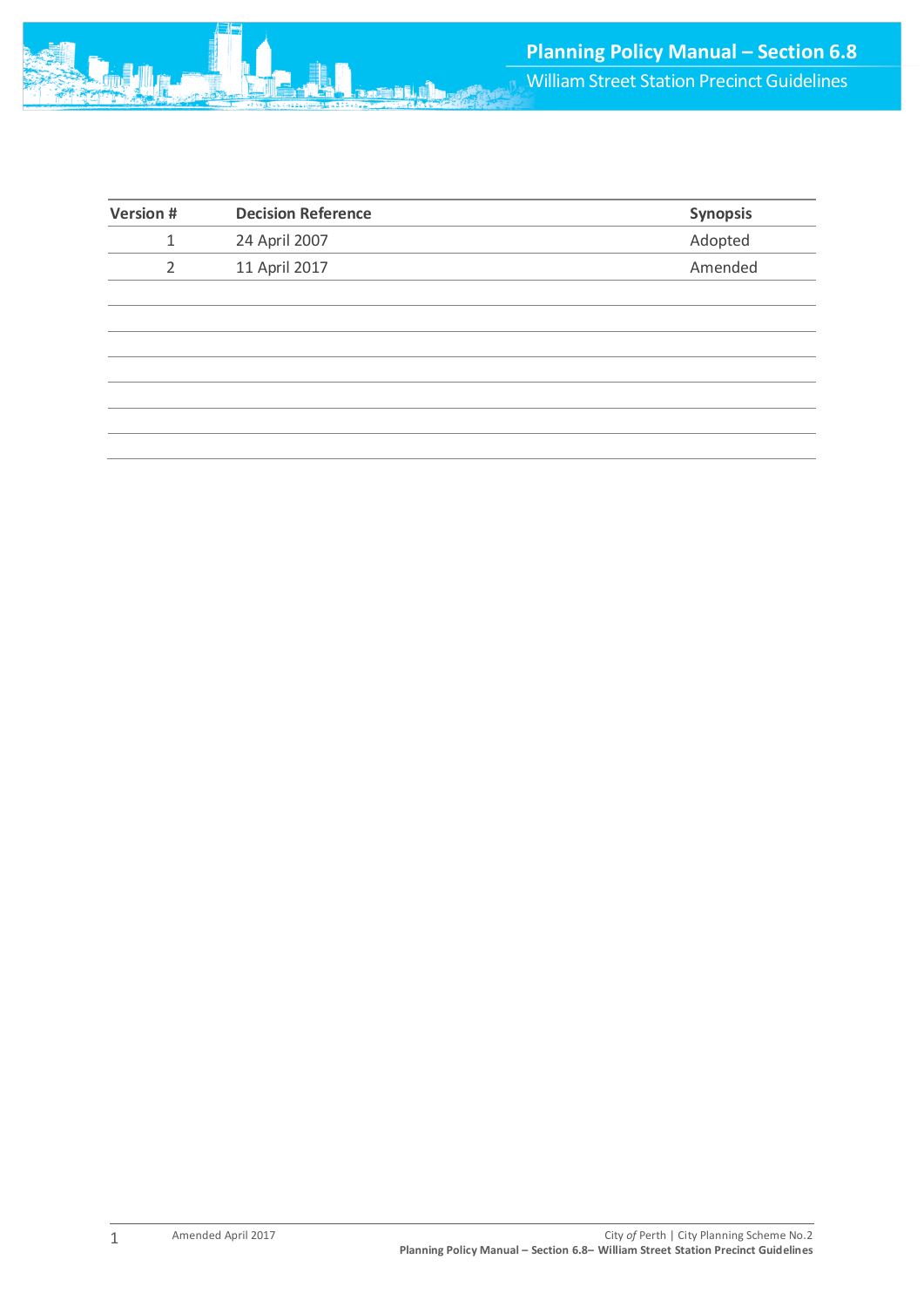

# **CONTENTS**

| <b>SECTION</b> | <b>TITLE</b><br><u> 1989 - Johann Stoff, deutscher Stoff, der Stoff, der Stoff, der Stoff, der Stoff, der Stoff, der Stoff, der S</u> | <b>PAGE</b> |
|----------------|---------------------------------------------------------------------------------------------------------------------------------------|-------------|
| 1.0            |                                                                                                                                       |             |
| 1.1            |                                                                                                                                       |             |
| $1.2$          |                                                                                                                                       |             |
| 1.3            |                                                                                                                                       |             |
| 2.0            |                                                                                                                                       |             |
| 2.1            |                                                                                                                                       |             |
| 2.2            |                                                                                                                                       |             |
| 3.0            |                                                                                                                                       |             |
| 4.0            |                                                                                                                                       |             |
| 4.1            |                                                                                                                                       |             |
| 4.2            |                                                                                                                                       |             |
| 4.3            |                                                                                                                                       |             |
| 4.4            |                                                                                                                                       |             |
| 4.5            |                                                                                                                                       |             |
| 4.6            |                                                                                                                                       |             |
| 4.7            |                                                                                                                                       |             |
| 4.8            |                                                                                                                                       |             |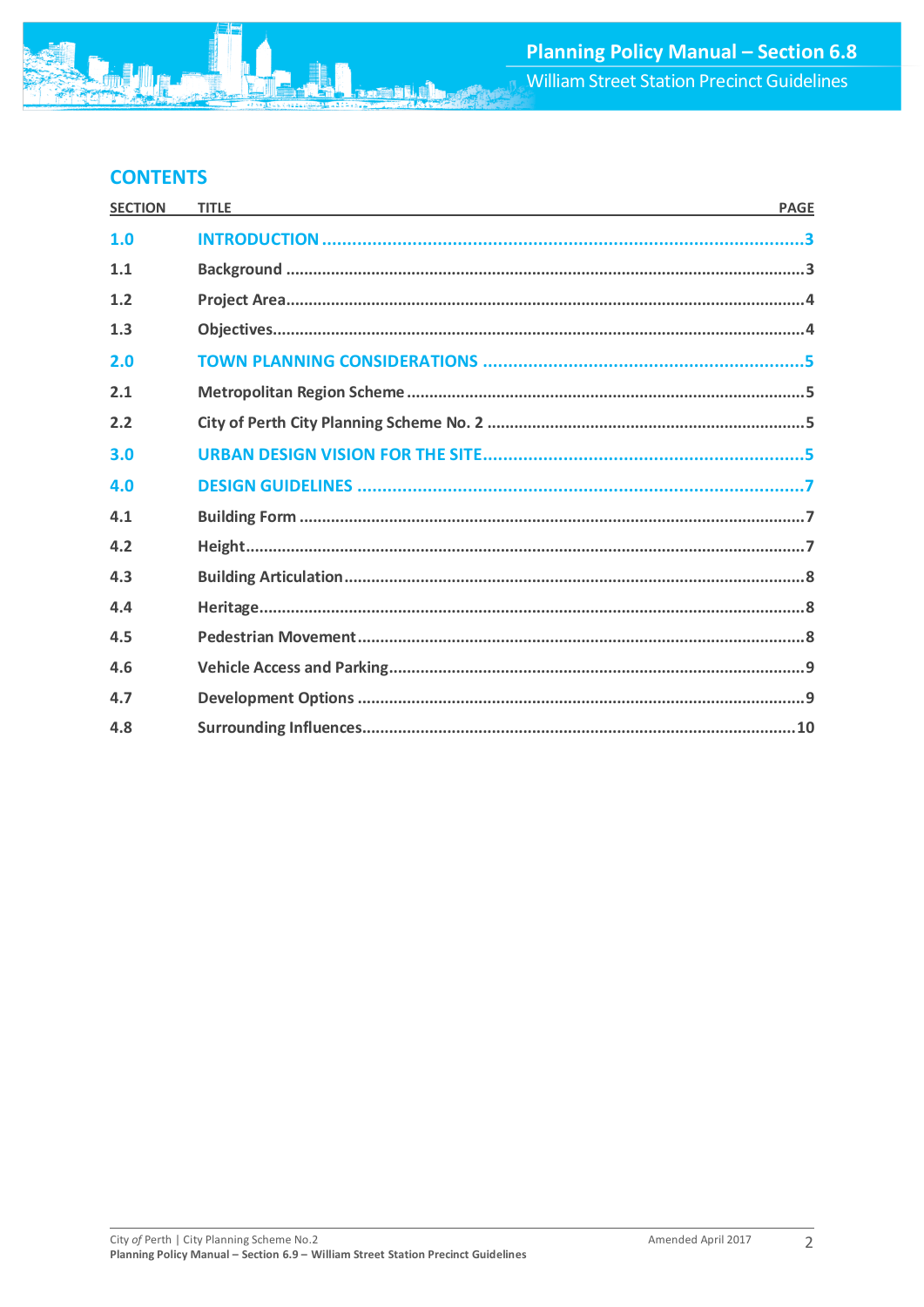

# <span id="page-3-0"></span>**1.0 INTRODUCTION**

These guidelines have been prepared by the City Rail Development Committee of the Western Australian Planning Commission (WAPC) in consultation with officers from the Department for Planning and Infrastructure, New MetroRail and the local government.

It is anticipated that the outcomes of this urban design advice will assist in the development of a modern, functional and viable transport node as well as a design that is consistent with the civic, cultural and heritage values of the area.

The WAPC undertook public consultation from 29 September 2003 to 14 November 2003, and finally adopted the guidelines in January 2004.

The incorporation of these guidelines as policy under the City Planning Scheme will enable the local government to have regard to the guidelines in the determination of future planning applications over the subject site.

Wherever possible these guidelines reflect those adopted by the WAPC.

# <span id="page-3-1"></span>**1.1 Background**

The State Government's proposal to extend Perth Central Station by the construction of new platforms below ground immediately to the east of William Street between the Murray Street Mall and the Horseshoe Bridge will see the new platforms being located within the retail core and abutting Forrest Place - the city's primary civic square and the Murray Street Mall – a major retail environment.

Once the rail infrastructure is completed, the land above the new William Street Station will be available for new development, thereby presenting a unique opportunity to redevelop the area in conjunction with the rail development.

The precinct was previously fully developed, containing a number of buildings that were initially constructed in the early part of the twentieth century, generally prior to World War 1.

The construction of the new station infrastructure will provide the catalyst for the redevelopment of the land above and adjacent to the new platforms including the integration of commercial development, to revitalise this degraded area of the city.

The comprehensive redevelopment of the William Street precinct will present the opportunity to integrate the development with the station function, the retail core, the civic square and the heritage values either side of both Wellington and William Streets and to create interesting elements which contribute to a lively, colourful and stimulating environment.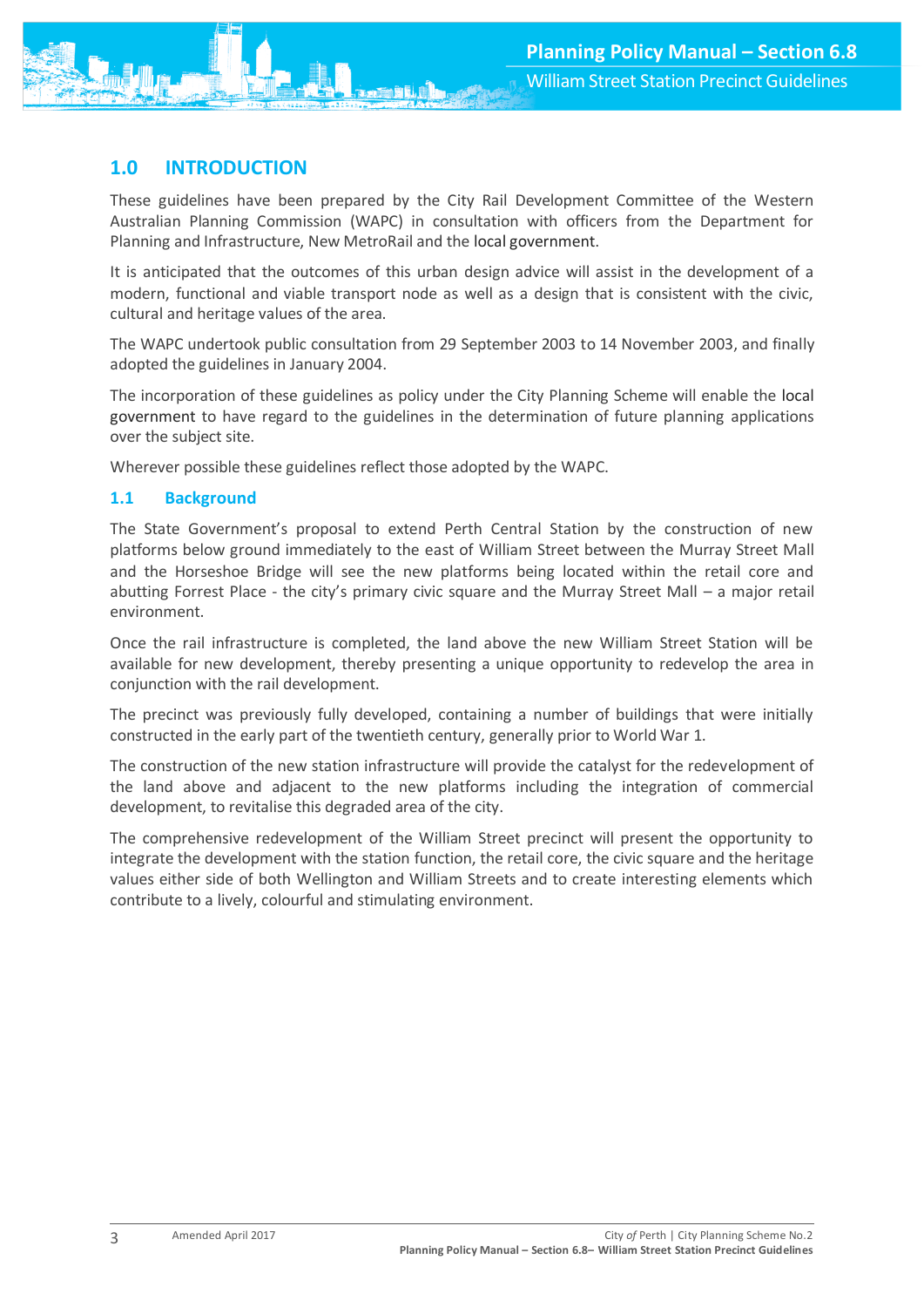<span id="page-4-0"></span>

In broad terms, the Central Perth rail Project area extends from the Narrows Bridge through to the Horseshoe Bridge along the alignment of William Street. These guidelines however apply exclusively to the land east of William Street between Murray Street Mall, Wellington Street and Forrest Place. (See Figure 1). This area is identified as the William Street Station Precinct.



Figure 1:Area covered by the William Street Station Precinct Guidelines

#### <span id="page-4-1"></span>**1.3 Objectives**

These guidelines form the basis of a broad planning framework for future development by promoting the following objectives:-

- Integration of future development with the William Street platforms development.
- Protection, integration and enhancement of existing structures of heritage value.
- The use of contemporary architecture that is complimentary and responsive to the scale, bulk and character of the immediate locality.
- Provision of safe and convenient pedestrian access between the new rail platforms, existing Perth Station and the city environment.
- Provision of safe convenient vehicular access to/from the site.
- Provision of adequate on-site parking.
- Development to meet market needs.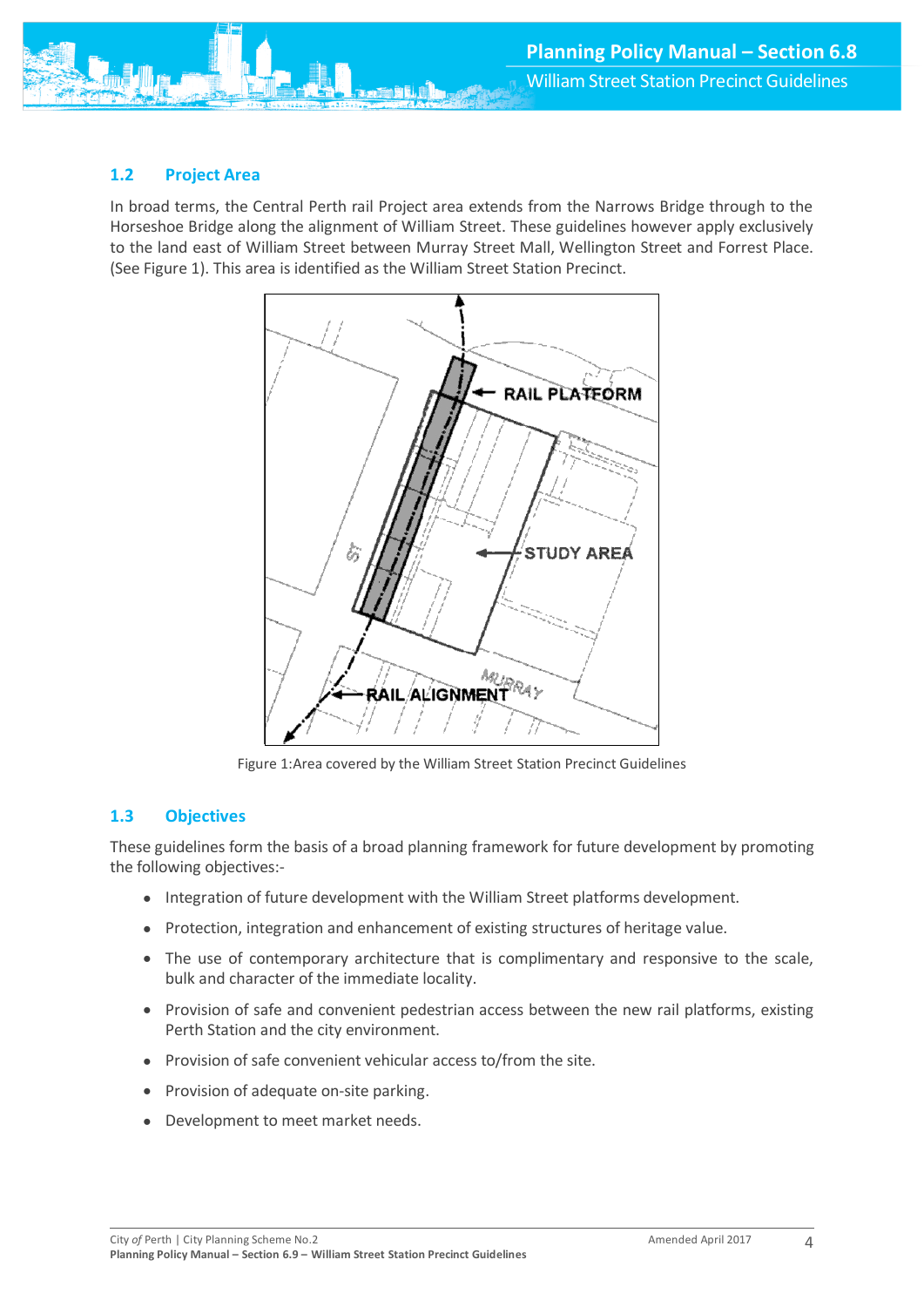# <span id="page-5-0"></span>**2.0 TOWN PLANNING CONSIDERATIONS**

This section is a summary of the various town planning and urban design considerations.

# <span id="page-5-1"></span>**2.1 Metropolitan Region Scheme**

The subject land is appropriately zoned Central City Area under the Metropolitan Region Scheme (MRS) permitting uses such as major retail, commercial and office facilities as well as employment, civic, business and residential uses.

While the Western Australian Planning Commission (WAPC) is responsible for determining applications for public works, the local government is responsible for development control on this zoned land.

# <span id="page-5-2"></span>**2.2 City of Perth City Planning Scheme No. 2**

The William Street Station Precinct falls within the broader Citiplace Precinct identified in the City Planning Scheme 2 (CPS 2). In respect of the Citiplace Precinct, the Statement of Intent outlines that the Precinct will be enhanced as the retail focus of the State providing a range of retail and related services more extensive than elsewhere in the metropolitan region. It will provide for a metropolitan and State-wide market as well as for the convenience of the city centre workforce.

The Precinct will offer a wide range of general and specialised retail uses as well as a mix of other uses such as entertainment, commercial, medical, service industry, residential and minor offices. Uses at street and pedestrian level will mainly be shops, restaurants (including cafes), taverns and other similar uses that have attractive shop fronts and provide activity, interest and direct customer service.

In respect of the William Street Station Precinct, the Statement outlines that the area will remain the retail focus and that further retail and similar uses will be encouraged in this pedestrian priority area.

# <span id="page-5-3"></span>**3.0 URBAN DESIGN VISION FOR THE SITE**

The site should be redeveloped to incorporate a multi-levelled, mixed use facility that is comprehensively integrated with the existing heritage buildings both internal and external to the site. The building on the corner of Murray Street and William Street should provide a distinctive corner statement.

The key streetscapes directly impacted by the redevelopment are those of Murray, Wellington and William Streets. These are streets that have a human scale, a quality that is important.

William Street forms a strong north-south pedestrian and vehicular link. The new station will add considerably to this movement, and accordingly, the redevelopment of the site will need to directly engage the pedestrian at street level and visually at the upper levels.

The design of the entrances to the station and their ability to be easily recognised as such will be critical to the long term success and viability of the overall development. The Murray Street façade is, therefore, the most important publicly visible element of the project. This should be a landmark building. The new building adjacent to the Commonwealth Bank presents an opportunity to emphasis the heritage values of the bank through the sensitive use of contemporary architecture on its eastern boundary.

Wellington Street will be given a new lease of life as the possibility of lowering the rail through west of Perth Station will enable direct pedestrian access along the length of William Street through to Northbridge. Wellington Street will be more visible and with planned intersection and streetscape improvements, should become a more frequented pedestrian route.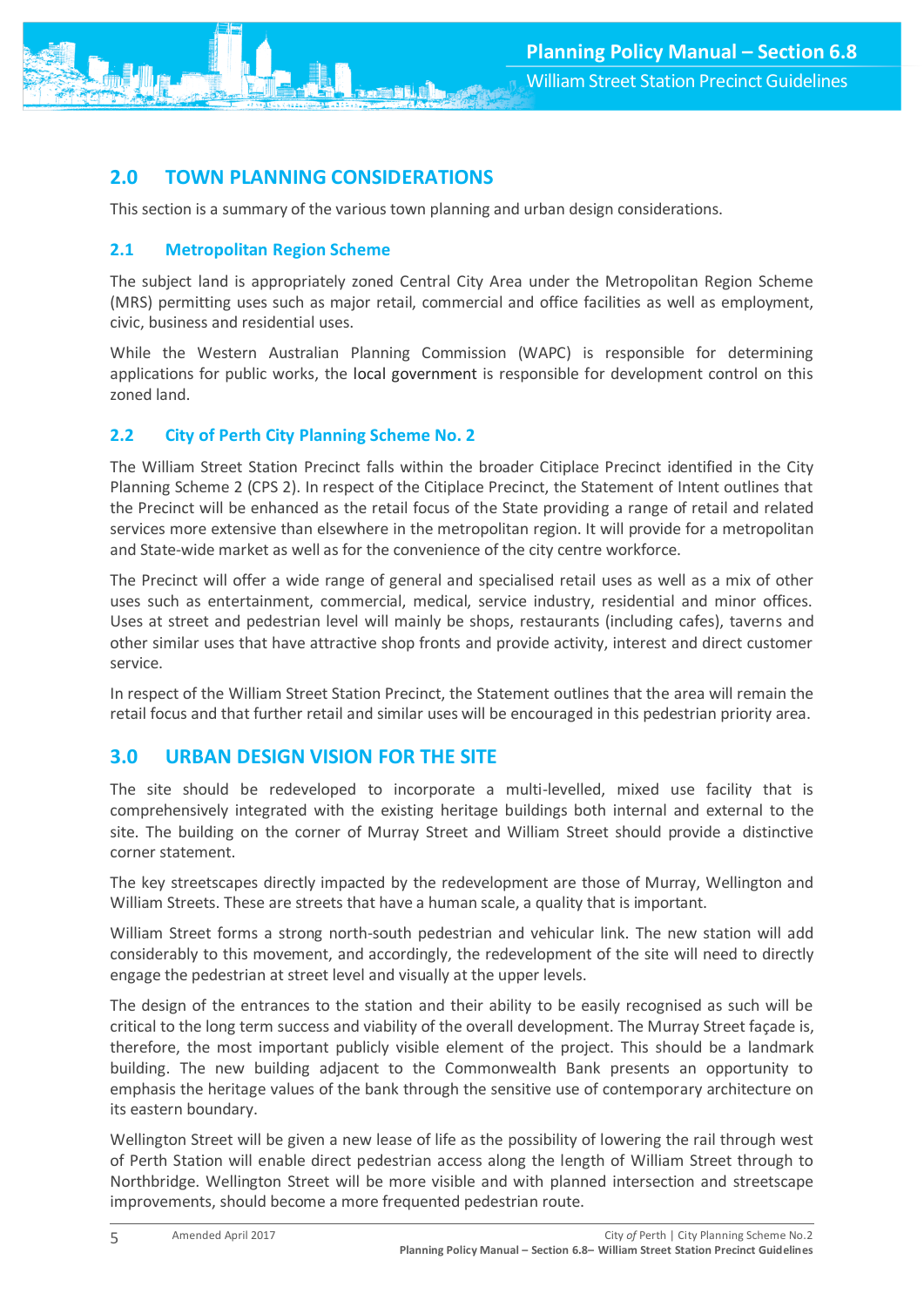Internally it is expected that the development will link a number of existing and proposed facilities and buildings including the new rail platforms with Perth Station, the existing heritage buildings and the Post Office. The safety and security of pedestrians in these environments is paramount.

The load bearing capacity of the tunnels and station box is limited to buildings of a low rise nature and any development in excess of this will require separate support. The exact specifications and requirements for buildings within the precinct can be obtained through discussions with the New MetroRail design team.



Figure 2: Represents the basic building envelope for the site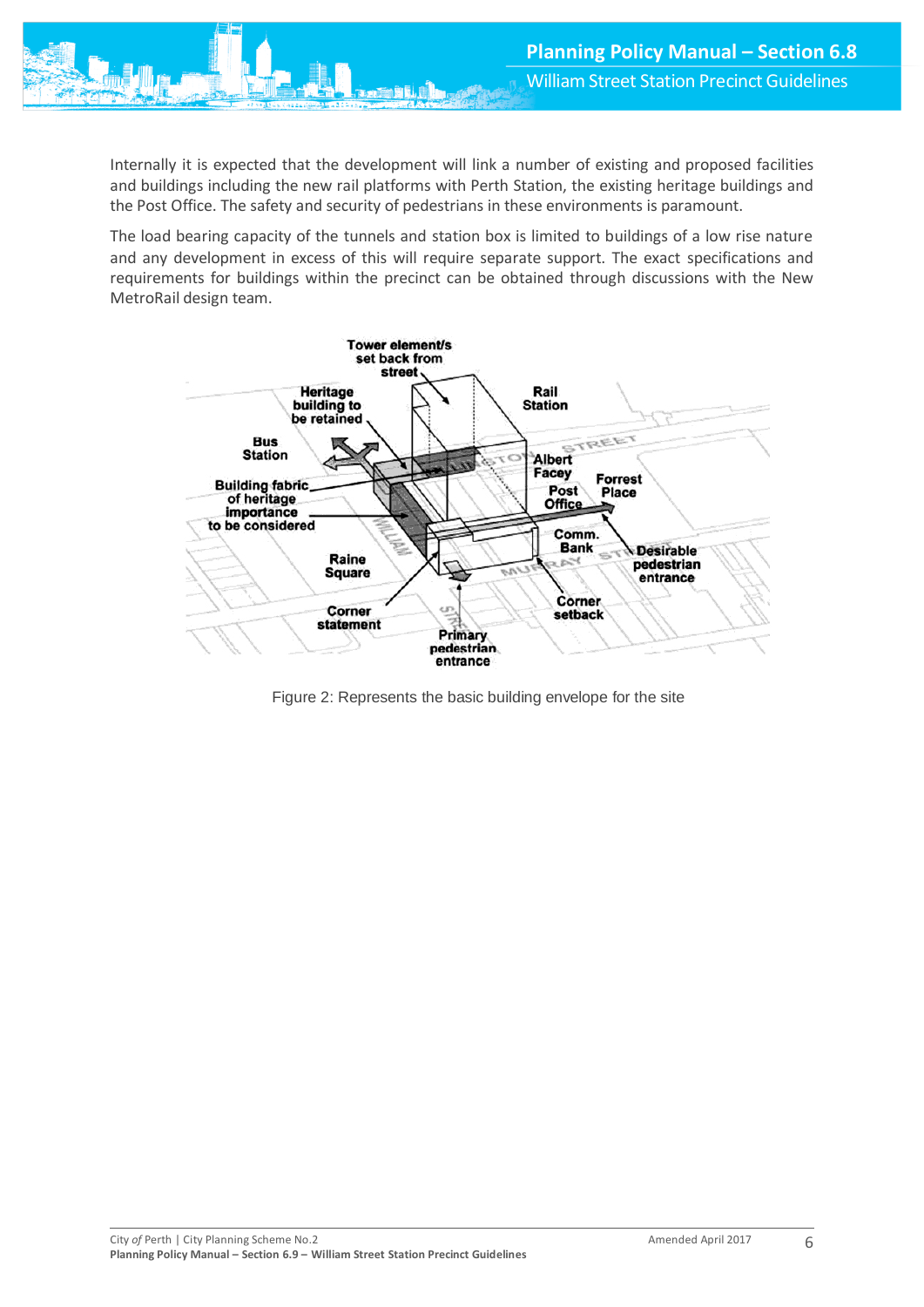

# <span id="page-7-0"></span>**4.0 DESIGN GUIDELINES**

The following section details the key design issues that should be addressed by the William Street Precinct development. The intent statements and their respective recommendations aim to ensure that the resultant development is of a high urban design standard and forms the centre-piece for the revitalisation of this area of the city.

# <span id="page-7-1"></span>**4.1 Building Form**

# **Design Intent**

Achieving a strong relationship between the William Street Station development, its surrounds and the broader Murray Street Mall precinct will be critical to its success. It is important that the development relates well to the street and adjacent buildings, has landmark qualities, provides interest, clear way finding, activity and shelter for pedestrians as they approach, enter, leave or pass by the development.

# **Recommendations**

The building on the corner of Murray Street and William Street should be designed to reflect its primary use as a station entry point.

The development should be a multi-level facility incorporating a mix of related activities including entertainment, commercial, medical, residential (particularly short stay accommodation), office and service industry.

Conserving the existing human scale environment and other civic values of the area is a priority.

The development's entry points should be clearly defined and be considered within a hierarchy of entrances.

The development should provide a network of safe, attractive and clearly identified pedestrian paths and spaces.

Uses established away from the principal pedestrian network could be more varied and include a range of supportive uses such as medical, education and service industry as well as residential and office activity.

The building facades should incorporate interesting elements which contribute to a lively, colourful and stimulating environment.

# <span id="page-7-2"></span>**4.2 Height**

# **Design Intent**

Building heights in the vicinity vary from 3 storey heritage buildings to 10 storey older style commercial buildings. The redevelopment of the subject site should reflect the prevailing building heights whilst ensuring the maximum solar access feasible to Murray Street Mall.

# **Recommendations**

Some buildings fronting Wellington Street and William Street will be retained. Those being replaced will be of complementary height and contemporary design to harmonise with the scale and form of the surrounding buildings, including those on the other side of William Street.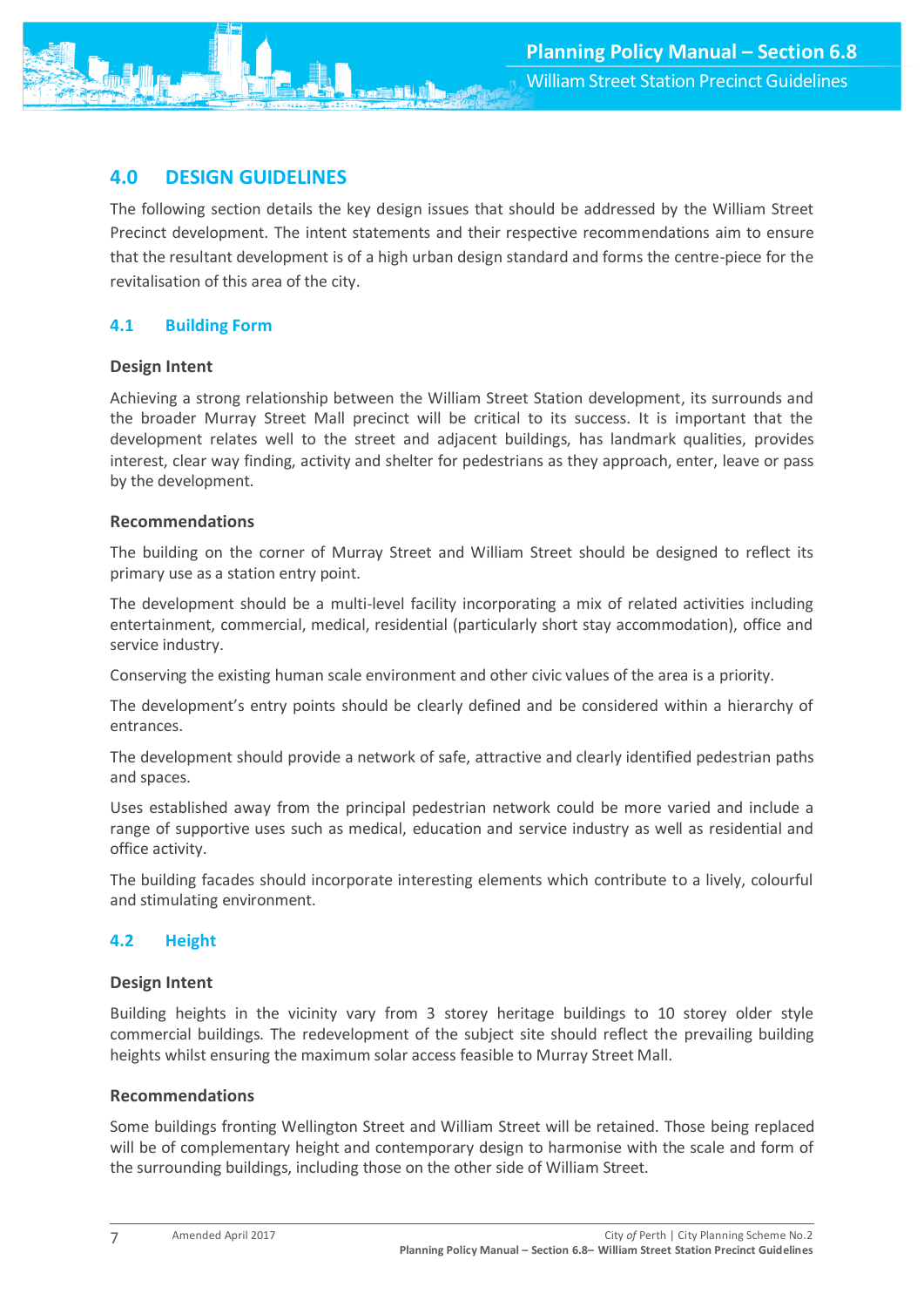The buildings fronting Murray Street will generally be low rise reflecting the traditional height and scale of the adjacent streetscape and allowing sun penetration into the mall in winter.

It is envisaged that behind the facades along the street frontages, a future multi-storey building, or buildings, would be set back from the street frontages and developed in conjunction with the adjacent buildings fronting Forrest Place.

# <span id="page-8-0"></span>**4.3 Building Articulation**

#### **Design Intent**

Building exteriors should respond to the qualities of the location and adjacent buildings as well as reflecting the nature of the use and processes that are conducted within.

#### **Recommendations**

The architectural rhythms of the existing heritage buildings should be respected by new development.

The primary function of the development (albeit at the lower levels), as a rail station, should be reflected in the building's architecture.

Development on the street frontage abutting the Commonwealth Bank should be sympathetic to the building's scale and detail.

Active frontages and protection from the elements are required to all street frontages.

The development's entry points should be clearly defined and be considered within a hierarchy of entrances.

Integration of Public Art into the development should be included.

#### <span id="page-8-1"></span>**4.4 Heritage**

Notwithstanding the general condition of the majority of the buildings in the precinct, some have been identified as having some heritage value and may require conservation either as a whole or at least in respect of their facades.

#### **Design Intent**

Some of the buildings fronting William Street and Wellington Street are of particular heritage significance. There is a significant opportunity to utilise the buildings in a way that will provide the development with an added dimension and integration with the existing urban form.

#### **Recommendations**

Their treatment, adaptive re-use and incorporation into the overall development should be undertaken in accordance with their respective Conservation Plans.

Re-use of the buildings as entrances to the overall development should be considered.

# <span id="page-8-2"></span>**4.5 Pedestrian Movement**

#### **Design Intent**

The development must accommodate the movement of pedestrians from one rail platform to another, the bus station and, where appropriate, from one building to another on the site as well as integrate with the surrounding pedestrian movement patterns.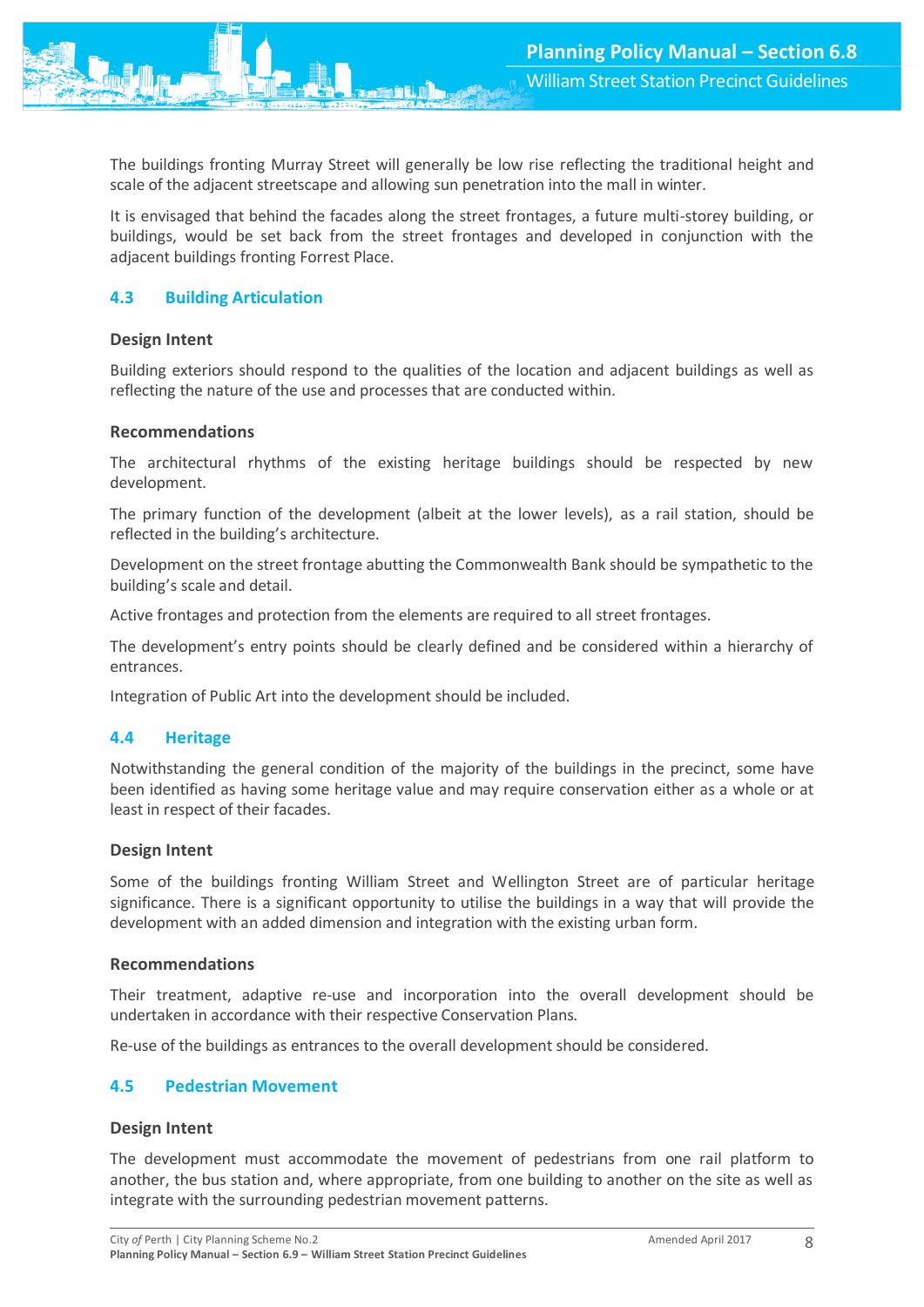

Pedestrians must, as a minimum, be able to arrive and leave the site in the direction of the Bus Station, the central rail platforms and Murray Street Mall.

Wherever possible, all major pedestrian movements should be at street level with the Murray Street Mall being the primary pedestrian route.

Links with William Street, Wellington Street, the Post Office (through to Forrest Place), Albert Facey House and between one building to another within the site are encouraged, however, pedestrian safety and security is of utmost importance and must not be compromised.

The design of the development should ensure that floor space adjacent to the main pedestrian routes capitalises on this passing traffic.

The design of Murray Street Mall adjacent to the new station entrance should be considered in the context of the site's redevelopment.

#### <span id="page-9-0"></span>**4.6 Vehicle Access and Parking**

#### **Design Intent**

To ensure movement of vehicles to and from the site's service areas and tenant parking occurs in an efficient and unobtrusive manner.

#### **Recommendations**

Vehicle access should remain at-grade from Wellington Street and/or William Street, preferably via single, one way crossovers on each street.

Cross easement access from Albert Facey House and/or the Post Office is also encouraged at the lower level.

Primary vehicle access from Murray Street Mall will not be permitted other than for limited service access to ground floor retail.

Adequate managed parking spaces should be provided to meet the needs of the new development on the site.

Parking and service area access requirements for the site should be accommodated in a consolidated, below ground facility.

#### <span id="page-9-1"></span>**4.7 Development Options**

It is important to consider the option of creating several small lots, with the potential to introduce several developers and with it the greater likelihood of a variety in built form, or to creating fewer larger lots, which would more readily facilitate a comprehensive, integrated development.